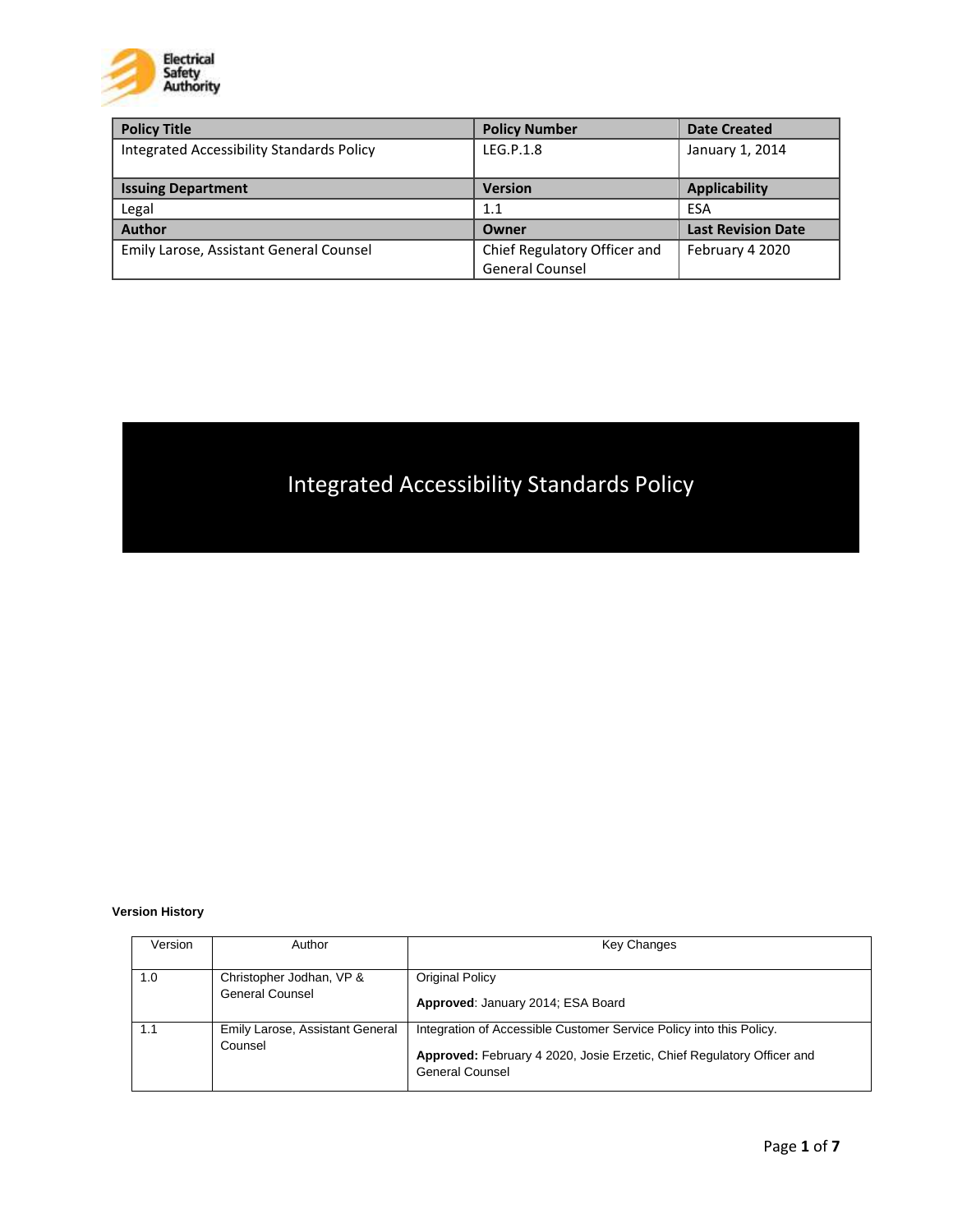

| <b>Policy Title</b>                       | <b>Policy Number</b>      |
|-------------------------------------------|---------------------------|
| Integrated Accessibility Standards Policy | LEG.P.1.8                 |
|                                           |                           |
| <b>Issuing Department</b>                 | <b>Last Revision Date</b> |
| Legal                                     | February 4, 2020          |
|                                           |                           |

# **1.0 Purpose**

The purpose of this Policy and associated procedures is to provide a framework for breaking down barriers and increasing accessibility for persons with disabilities in the areas of information, customer service, communications, and employment in accordance with the *Accessibility for Ontarians with Disabilities Act* ("AODA") and the *Integrated Accessibility Standards Regulation* ("IASR").

# **2.0 Scope**

- **2.1** This Policy applies to all employees and all persons who have authority to act on behalf of ESA.
- **2.2** Nothing in this Policy diminishes in any way, ESA's legal obligations with respect to persons with disabilities which are otherwise imposed by law.

## **3.0 Objective**

The objectives of this Policy are to:

- **3.1** ensure compliance with the AODA and IASR.
- **3.2** provide transparency on how ESA provides accessibility for persons with disabilities in its customer service activities;
- **3.3** guide decision-making and actions by ESA employees in relation to customer services provided to persons with disabilities, by identifying principles and requirements to be followed in such decision-making and actions; and
- **3.4** identify the accountability structure at ESA for developing, undertaking, and monitoring accessible customer service activities.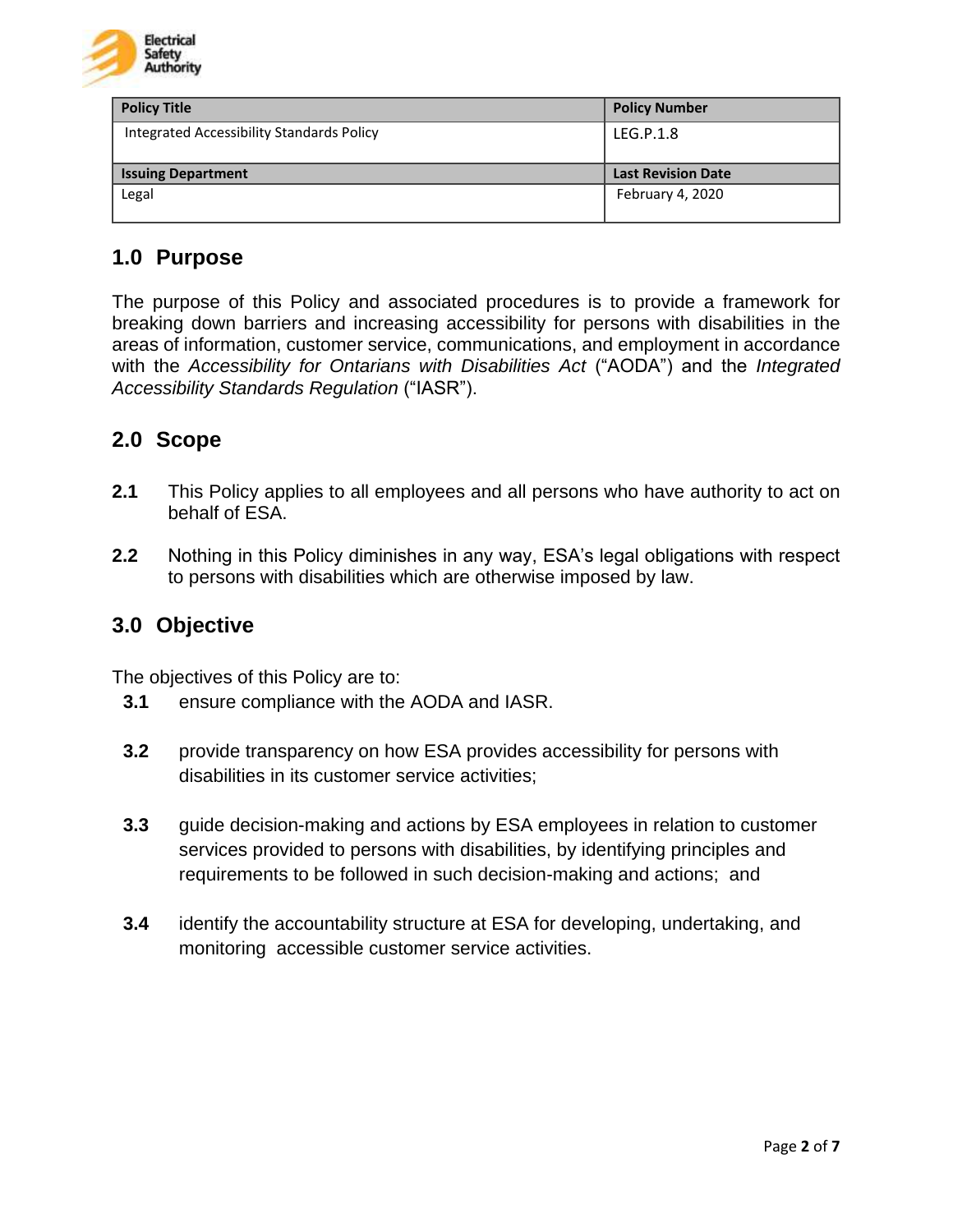

| <b>Policy Title</b>                       | <b>Policy Number</b>      |
|-------------------------------------------|---------------------------|
| Integrated Accessibility Standards Policy | LEG.P.1.8                 |
|                                           |                           |
| <b>Issuing Department</b>                 | <b>Last Revision Date</b> |
| Legal                                     | February 4, 2020          |
|                                           |                           |

# **4.0 Policy Content**

#### **4.1 Policy Statement**

ESA is committed to meeting its obligations to meet the accessibility needs of persons with disabilities in a timely manner in accordance with the AODA and the IASR.

#### **4.2 Accessibility Plan and Policy**

ESA shall maintain a Multi-Year Accessibility Plan and this Policy in accordance with the IASR. These documents shall be publicly available on ESA's website, and provided in an accessible format and with communications supports for persons with disabilities upon request.

#### **4.3 Training**

ESA will provide training to all employees in accordance with the requirements set out in the IASR.

#### **4.5 Information and Communications**

#### **4.5.1 Feedback**

ESA will ensure that its processes for receiving and responding to feedback are accessible to persons with disabilities in accordance with the IASR.

#### **4.5.2 Accessible Formats and Communication Supports**

ESA shall provide or arrange for accessible formats and communication supports for persons with disabilities upon request in accordance with the requirements of the IASR.

#### **4.5.3 Accessible Websites and Web Content**

ESA's websites and web content shall conform to the requirements under the IASR, except where not practicable to do so.

#### **4.6 Employment Standards**

ESA will meet all requirements with respect to accessible employment standards under the IASR in a timely manner in accordance with associated procedures.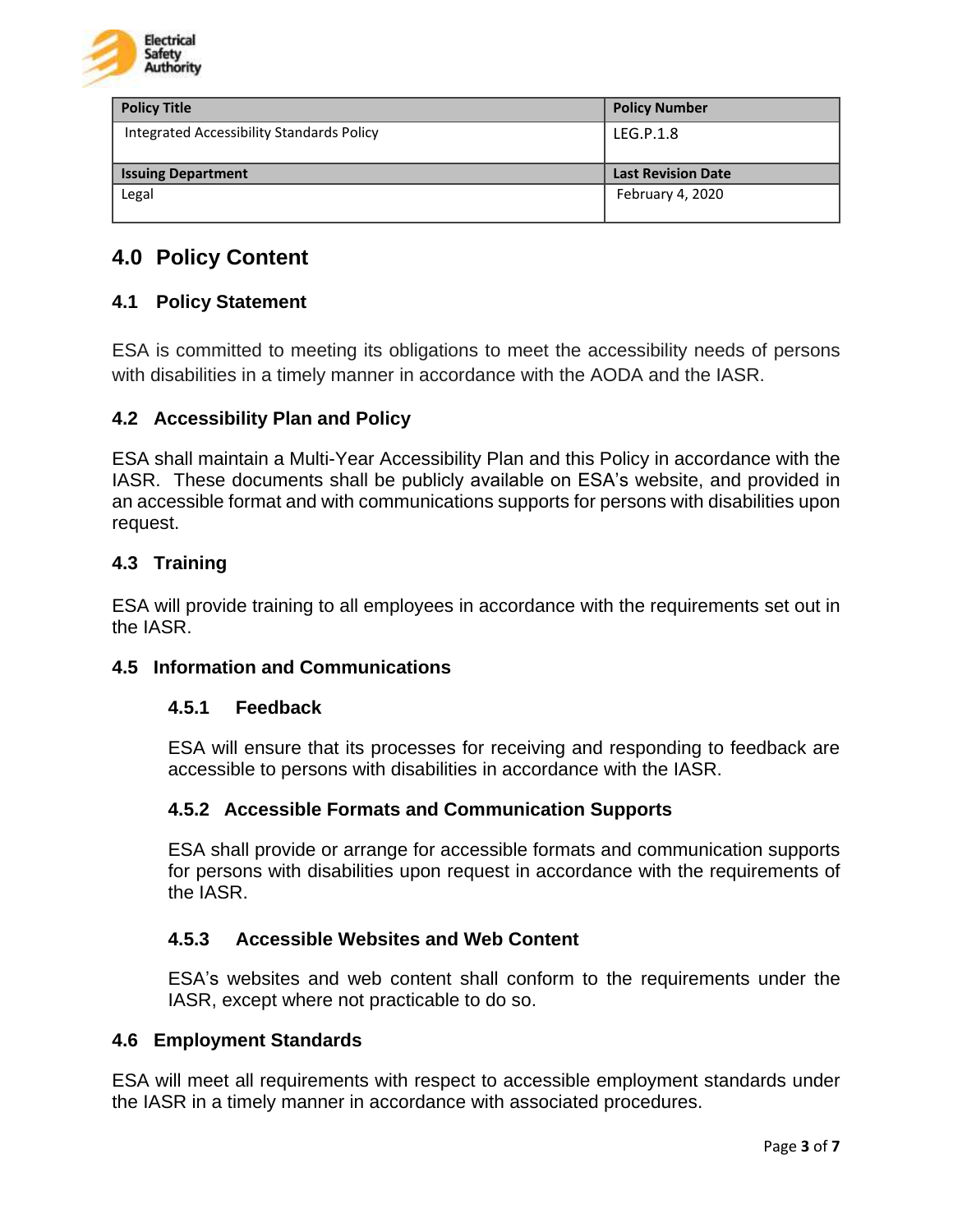

| Policy Title                              | <b>Policy Number</b>      |
|-------------------------------------------|---------------------------|
| Integrated Accessibility Standards Policy | LEG.P.1.8                 |
|                                           |                           |
| <b>Issuing Department</b>                 | <b>Last Revision Date</b> |
| Legal                                     | February 4, 2020          |
|                                           |                           |

#### **4.7 Customer Service**

#### **4.7.1 Customer Service Principles**

The following general principles shall guide ESA in its provision of services to members of the public and other third parties:

- i. ESA services must be provided in a manner that respects the dignity and independence of persons with disabilities;
- ii. The provision of services to persons with disabilities and others shall be integrated unless an alternate measure is necessary, whether temporarily or on a permanent basis, to enable persons with disabilities to obtain, use or benefit from ESA services; and
- iii. Persons with disabilities must be given an opportunity equal to that given to others to obtain, use, and benefit from ESA services.

#### **4.7.2 Communication**

ESA shall communicate with persons with disabilities in ways that take into account their disabilities.

#### **4.7.3 Telephone Services**

ESA shall provide a fully accessible telephone service to members of the public and other third parties with disabilities accessing customer services from ESA.

#### **4.7.4 Assistive Devices**

ESA shall facilitate service to persons with disabilities who use assistive devices to obtain, use, or benefit from ESA services.

#### **4.7.5 Use of Service Animals**

ESA shall permit persons with disabilities who are accompanied by a service animal to bring such service animal to parts of ESA premises that are open to the public, and to keep the service animal with him or her at all times, unless the animal is excluded from the premises by another law.

In accordance with ESA's associated procedures, if a service animal is excluded by law from the premises, the ESA shall ensure that other measures are available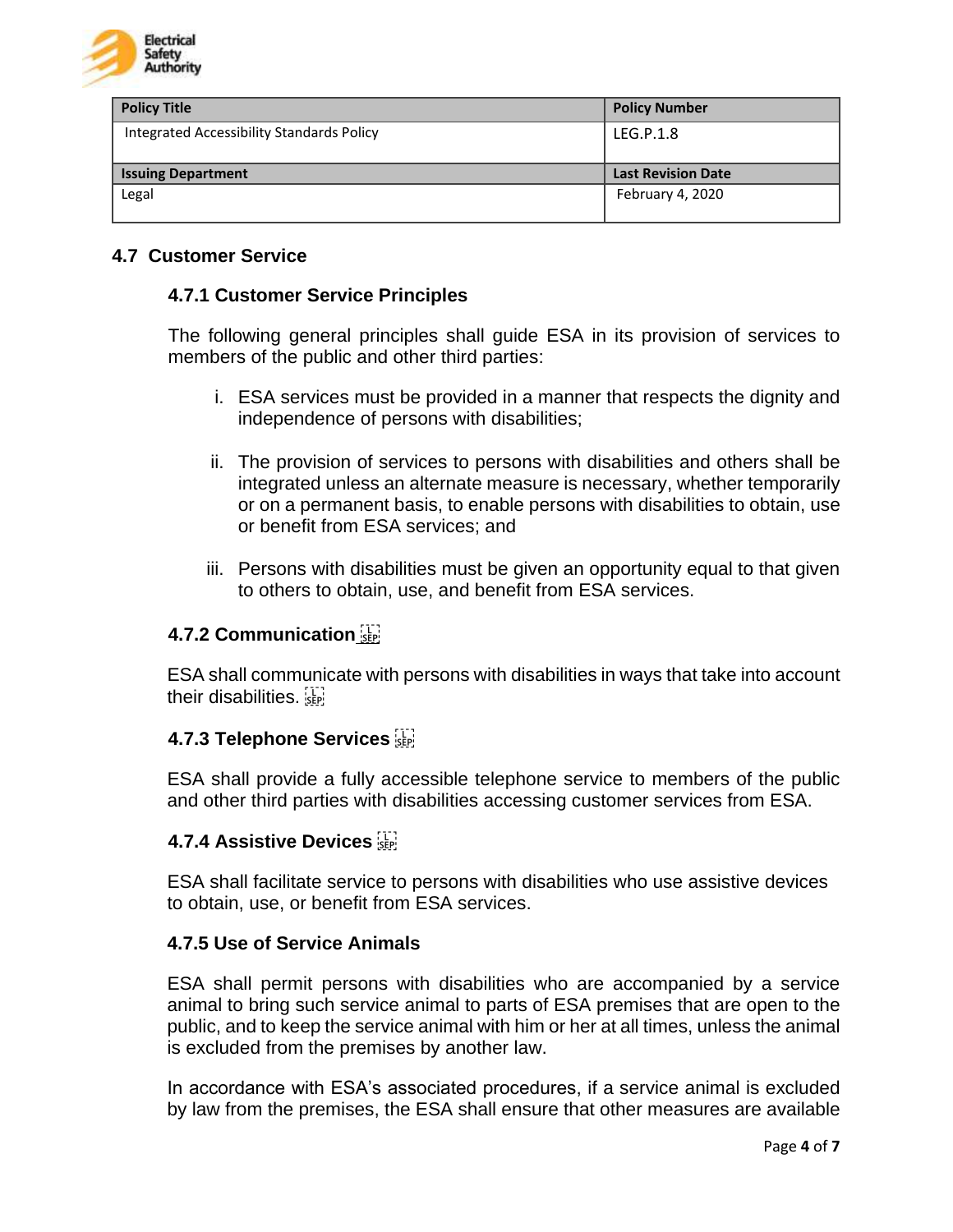

| Policy Title                              | <b>Policy Number</b>      |
|-------------------------------------------|---------------------------|
| Integrated Accessibility Standards Policy | LEG.P.1.8                 |
|                                           |                           |
| <b>Issuing Department</b>                 | <b>Last Revision Date</b> |
| Legal                                     | February 4, 2020          |
|                                           |                           |

to enable the person with a disability to obtain, use, or benefit from ESA's services.

#### **4.7.6 Use of Support Person**

Any person with a disability who is accompanied by a support person to ESA's premises that are open to the public will be allowed to enter with his or her support person.

At no time will a person with a disability who is accompanied by a support person be prevented from having access to his or her support person while on any ESA premises open to the public.

#### **4.7.7 Notice of Temporary Disruption**

In accordance with associated procedures, members of the public and other third parties will have access to notice in the event of a disruption to the services and/or state of ESA facilities that would affect the ability of persons with disabilities to access ESA's services.

#### **5.0 Legislative Authority**

- *Accessibility for Ontarians with Disabilities Act, 2005, S.O. 2005, c.11*
- *Integrated Accessibility Standards, Ontario Regulation 191/11*
- *Human Rights Code, R.S.O. 1990, c. H.19*

#### **6.0 Evaluation, Monitoring and Review**

ESA's General Counsel will regularly review and monitor this Policy to ensure that it remains current, relevant, and effective in meeting its purpose and objective.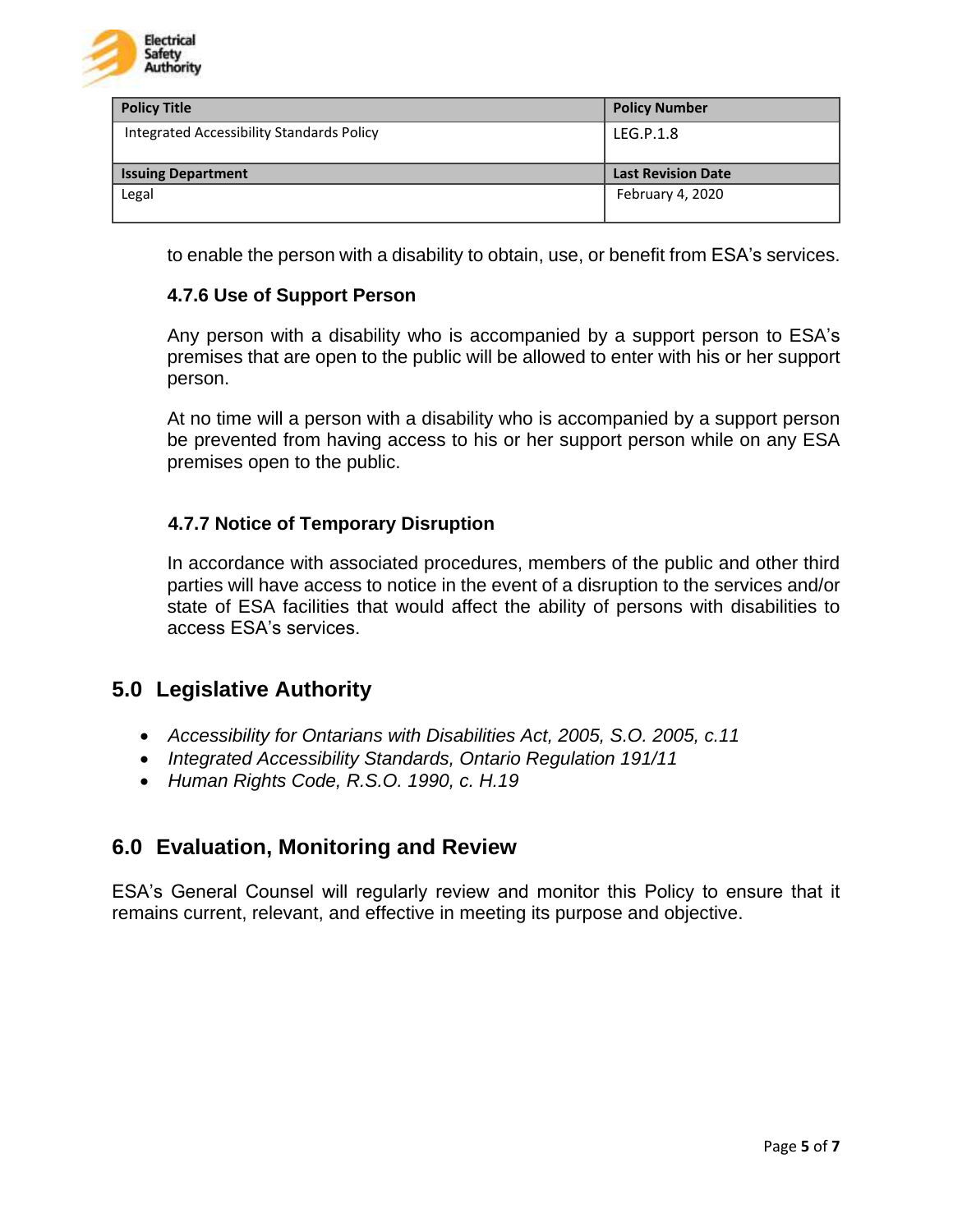

| <b>Policy Title</b>                       | <b>Policy Number</b>      |
|-------------------------------------------|---------------------------|
| Integrated Accessibility Standards Policy | LEG.P.1.8                 |
|                                           |                           |
| <b>Issuing Department</b>                 | <b>Last Revision Date</b> |
| Legal                                     | February 4, 2020          |
|                                           |                           |

# **7.0 Interpretation**

For purposes of this Policy, unless otherwise stated, the following definitions shall apply:

### **TERM DEFINITION**

| Accessible<br>Formats:     | May include, but is not limited to, large print, recorded audio and<br>electronic formats, Braille and other formats usable by persons with<br>disabilities.                                                                                                                                                                                                                                                                                                                                                                                                                                                                                                                                                                              |
|----------------------------|-------------------------------------------------------------------------------------------------------------------------------------------------------------------------------------------------------------------------------------------------------------------------------------------------------------------------------------------------------------------------------------------------------------------------------------------------------------------------------------------------------------------------------------------------------------------------------------------------------------------------------------------------------------------------------------------------------------------------------------------|
| AODA:                      | Accessibility for Ontarians with Disabilities Act, 2005, S.O. 2005,<br>C.11                                                                                                                                                                                                                                                                                                                                                                                                                                                                                                                                                                                                                                                               |
| Assistive<br>Devices:      | Auxiliary aids such as communications aids, cognition aids,<br>personal mobility aids and medical aids (e.g. canes, crutches,<br>wheelchairs or hearing aids).                                                                                                                                                                                                                                                                                                                                                                                                                                                                                                                                                                            |
| Barrier:                   | Anything that prevents a person with a disability from fully<br>participating in one or more aspects of society, including a physical<br>barrier, an architectural barrier, information or communications<br>barrier, attitudinal barrier, technological barrier, policy or practice.                                                                                                                                                                                                                                                                                                                                                                                                                                                     |
| Communication<br>Supports: | May include, but is not limited to, captioning, alternative and<br>augmentative communication supports, plain language, sign<br>language and other supports that facilitate effective<br>communications.                                                                                                                                                                                                                                                                                                                                                                                                                                                                                                                                  |
| Disability:                | Includes (per the definition in the Ontario Human Rights Code<br>("OHRC")) as follows:<br>Any degree of physical disability, infirmity, malformation or<br>disfigurement that is caused by bodily injury, birth defect or<br>illness and, without limiting the generality of the foregoing,<br>includes diabetes mellitus, epilepsy, a brain injury, any<br>degree of paralysis, amputation, lack of physical co-<br>ordination, blindness or visual impediment, deafness or<br>hearing impediment, muteness or speech impediment, or<br>physical reliance on a guide dog or other animal or on a<br>wheelchair or other remedial appliance or device;<br>A condition of mental impairment or a developmental<br>$\bullet$<br>disability; |